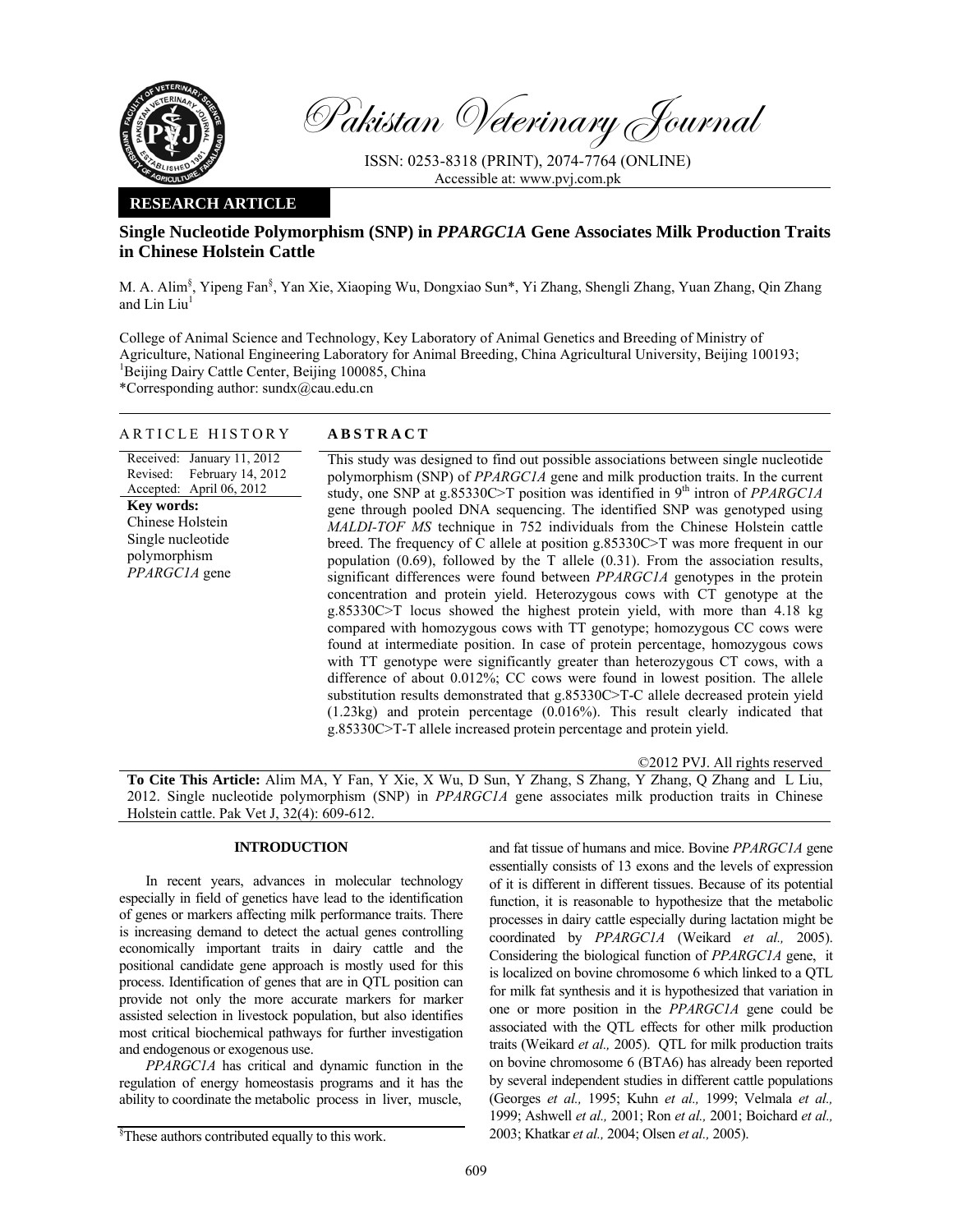Meta-analysis of QTL was studied by Khatkar *et al.* (2004), who claimed a QTL affecting milk, fat, protein yield and protein concentration located around 50 cM, near microsatellite BM143. Weikard *et al.* (2011) carried out a QTL study on the German Fleckvieh population and reported that two variants in the *PPARGC1A* gene (RW023, RW070) were detected in QTL region 2, affecting milk yield traits. The new SNPs were detected by comparative re-sequencing of the targeted genomic QTL region 2 (Eberlein *et al.,* 2009) comprising the *PPARGC1A* gene. Using haplotype sharing based LD mapping and single marker regression mapping analyses, a QTL for milk production traits has been detected at BTA 6. This region was near to marker BMS470 which has been fine mapped to a marker interval surrounded by the markers BMS483 and MNB209. The QTL allele embedded in the haplotype consisting of alleles 3 of BMS483 and allele 4 of MNB209 has significant effect on milk yield, fat yield and protein yield (Mei *et al.,* 2009). *PPARGC1A* is located within a linkage region with QTL for milk production and being an important biosynthesis of milk fat, thus it represents a plausible candidate for milk production. Several SNPs have been identified within the *PPARGC1A* region, one of which has already been localized at position g.1892T>C in  $9<sup>th</sup>$ intronic sequences of this gene (GenBank: AY321517) that may underlie the variability of milk production traits (Weikard *et al.,* 2005; Khatib *et al.,* 2007).

Generally any polymorphism in the gene region will affect expression pattern of gene (Zan *et al.,* 2007), rate and regulation of gene transcription or the amino acid sequence of the gene product (Nott *et al.,* 2003). The actual goal of our experiment was rather to draw attention on Chinese Holstein Cattle showing how single nucleotide polymorphisms (SNPs) responsible for milk production traits at genomic level and exploitable in selective breeding programs. The objective of the study was to find out possible associations between single nucleotide polymorphism of the *PPARGC1A*  gene and milk production performance of Chinese Holstein Cattle breed.

### **MATERIALS AND METHODS**

**Experimental animals and phenotype data:** For genomic DNA extraction, semen samples were collected from the 14 sire bulls and blood samples were collected from the 752 Chinese Holstein cows from Beijing Dairy Cattle Center and Beijing Sanyuan Lvhe Dairy farming Center, including 14 sire families with 49–150 daughters from each sire. Frozen semen samples of bulls and whole blood samples of cows were used for genomic DNA extraction by standard phenol– chloroform method for semen and a commercial kit [TIANamp Kit; Tiangen Biotech Co., Ltd., China] for blood. The commercial kit was used according to the instructions of manufacturer. Performance data were collected from the Dairy Data Processing Center of China, Dairy Association of China (DAC) for 5 milk production traits such as milk yield, fat yield, fat concentration, protein yield, and protein concentration over 305 days.

**Detection and Genotyping of the Polymorphisms:** Exon 9 and partial sequence region of intron 9 was used to design the primer for selective amplification of *PPARGC1A* fragment using reference GenBank sequence (Accession No. NC 007304.4) and Primer3 web Program (v .0.4.0). A DNA pool (50ng/µL/bull) was constructed from the aforementioned 14 sires. Polymerase chain reaction (PCR) was performed to amplify 411 bp DNA fragment of *PPARGC1A* gene for detection of genotypes and it was set by adding left primer (5´- GCC GGT TTA TGT TAA GAC AG -3´) and right primer (5´- GGT ATT CTT CCC TCT TGA GC -3´). PCR were run with a programmable thermal cycler (Bio-Rad, DNA Engin, Dyad and Tetad 2, Peltier Thermal Circlers, Mexico) in a final reaction volume of 25 µl using reagents from Invitrogen (Invitrogen Life technologies, Beijing, China). The PCR reaction mixture consisted of 1 µl of each primer, 12.5  $\mu$ l primix, 8.5  $\mu$ l ddH<sub>2</sub>O and 2  $\mu$ l containing 50 ng genomic DNA. The PCR protocol was 5 min at 94ºC for denaturing followed by 34 cycles at 94ºC for 30 s; 56ºC for 30 s; 72ºC for 30 s; 72ºC for 7 min for the final extension and incubated 2 min at 20ºC. PCR product (40 µl of each) was sent to the company (TSINGKE, China) for both the forward and reverse sequencing. BioEdit Sequence Alignment Editor (version 7.0.9.0) was used for processing the chromatographs generated from sequencing. Using the ClustalW multiple sequence alignment programs both forward and reverse primer sequences were then aligned to detect the presence of genetic polymorphism. Matrix-assisted laser desorption/ ionization time of flight mass spectrometry (*MALDI-TOF MS*) technique (Squenom MassARRAY®, Bioyong Technologies Inc. HK) was used for individual genotyping.

**Statistical Analysis:** Because of tracing back pedigree information for three generations, the total number of animals included in this experiment reached 2212. For the association studies, the traits of interest were analyzed using several statistical programs e.g. MATLAB version 7.11.0.584 for the kinship matrix (A-matrix), POPGENE version 1.32 for Hardy–Weinberg equilibrium. The mixed procedure of SAS 9.1.0 software with the following animal model (Lynch and Walsh, 1997) was used to check the final effects of genotypes on the milk performance traits:

*Y=µ+hsy+L+G+α+e,* 

where,  $Y =$  performance data of each trait of cows;

*µ=*overall mean;

*hys=*herd- season - year effect;

*L*=fixed effect of lactation;

*G*=fixed effect of polymorphisms corresponding to the genotype;

*α*=random polygenic effect for all known pedigree relationships;

*e*=random residual.

Multiple t-test was performed through dividing the significance level by the number of tests for Bonferroni correction. The equation of Falconer and Mackay (1996), was fitted to estimate the additive (a), dominance (d) and allele substitution  $(\alpha)$  effects. The equation is-

 $a = (AA - BB)/2$ ,

 $d = AB - (AA + BB)/2$ 

 $\alpha = a + d(q-p)$ 

where AA or BB= homozygous genotypes,

AB= heterozygous genotype,

p or q = allele frequency of corresponding locus.

#### **RESULTS AND DISCUSSION**

In our study, a single nucleotide polymorphism (SNP) at position g.85330C $\geq$ T in 9<sup>th</sup> intronic sequences of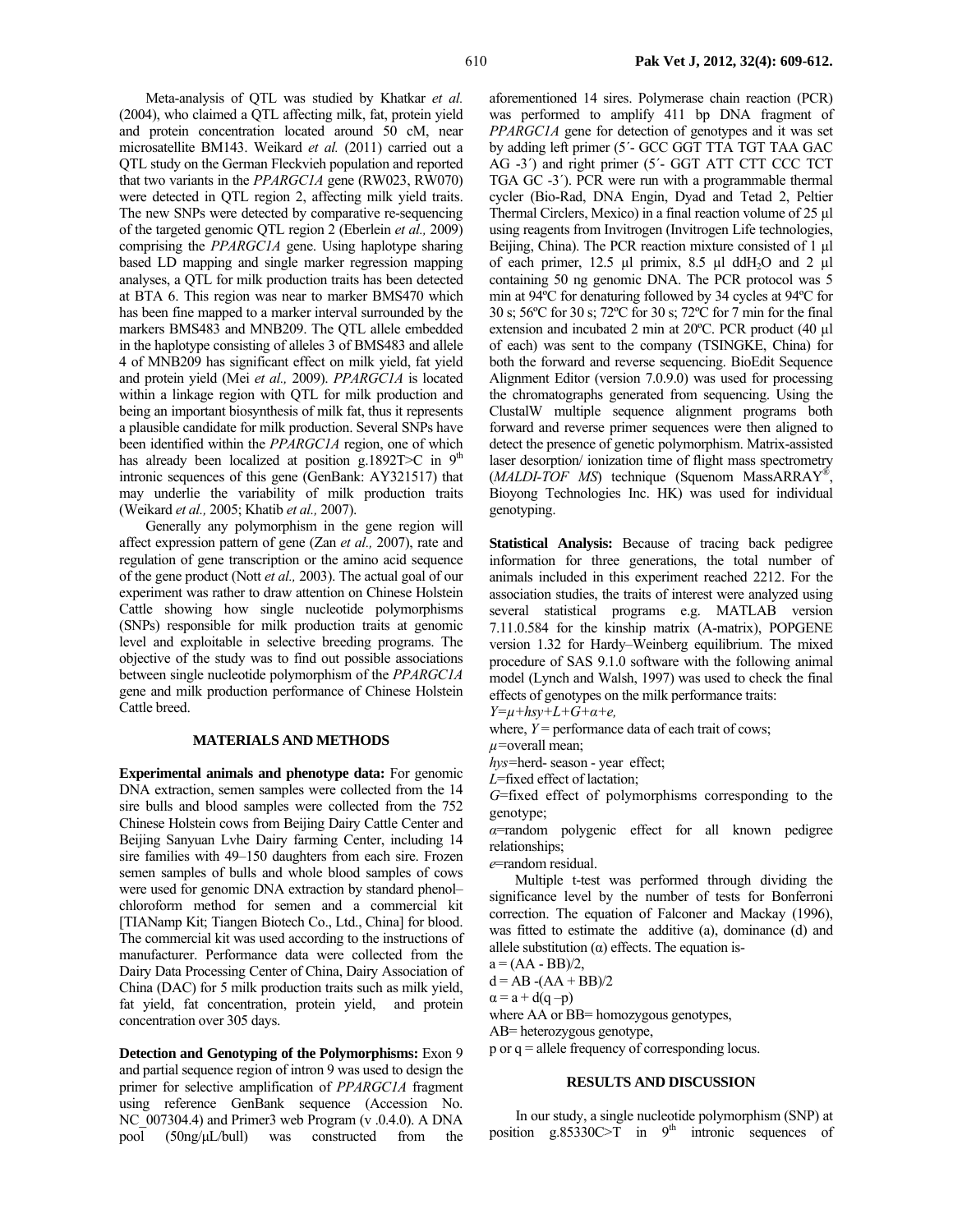*PPARGC1A* gene (Fig. 1) compared with GenBank reference sequence (GenBank: NC\_007304) in Chinese Holstein cattle was detected by sequence analysis of the pooled DNA samples. The identified SNP was genotyped by *MALDI-TOF MS* technique and its effects on 5 milk performance traits such as 305 days milk yield, fat yield, protein yield, fat percentage and protein percentage were estimated.

It was found that TT genotype was less frequent at position g.85330C>T in our population and it was only 9% whereas frequency of CC genotype was found as 49% and the C allele was more frequent in the population (0.69), followed by the T allele (0.31). The results of Chi-square test  $(χ<sup>2</sup>)$  showed that all genotypic frequencies in our population were not in Hardy-Weinberg equilibrium (P>0.05). These values indicated that selection pressure was not too powerful on this site in the population. In current study, significant associations on protein yield and protein percentage were observed only. These associations were found significant even after Bonferroni correction. Association results demonstrated that heterozygous cows with CT genotype at the g.85330C>T locus showed the highest protein yield (Table 1), with more than 4.18 kg compared with homozygous cows with TT genotype; homozygous CC cows were found at intermediate position. There was no effect of g.85330C>T locus on milk yield, fat yield or fat concentration, whereas protein percentage in cows with TT genotype was significantly greater than that of cows with CT genotype, with a difference of about 0.012%; CC cows were found at lowest position (Table 1). Significant allele substitution effects (P<0.001) on protein yield and protein percentage were also observed (Table 1). The allele substitution result demonstrated that g.85330C>T-C allele decreased protein yield (1.23kg) and protein percentage  $(0.016\%)$ . These results clearly indicated that g.85330C>T-T allele increased protein yield and protein concentration (Table 1).

The results of the present experiment are consistent with previous results of different studies that had shown significant association of *PPARGC1A* genotypes with milk performance traits (Weikard *et al.,* 2005; Khatib *et al.,* 2007; Komisarek and Dorynek 2009; Schennink *et al.,* 2009; Kowalewska-Luczak *et al.,* 2010). In case of g.85330C>T polymorphism (they named it c.1892T>C), the more frequent genotype was the CC (0.49) in our population. Similar result was reported by Weikard *et al.* (2005) in German Holstein population (0.68); Komisarek and Dorynek (2009) in Polish Holstein-Friesian population (0.53) and Schennink *et al.* (2009) in Dutch Holstein–Friesian population (0.56), while Khatib *et al.* (2007) and Kowalewska-Luczak *et al.* (2010) reported that CT genotype was most frequent in University of Wisconsin resource population (0.65) and Jersey population (0.72), respectively. However, the lowest frequency (0.09) was observed in TT genotype in the population analyzed. Our findings are in agreement with previous reports by Weikard *et al.* (2005), Khatib *et al.* (2007), Komisarek and Dorynek (2009) and Schennink *et al.* (2009), who claimed that TT had the lowest frequency and it was 0.02, 0.02, 0.06 and 0.08 respectively. Our results disagree with literature data demonstrated by Kowalewska-Luczak *et al.* (2010), who reported that CC allele had the lowest frequency (0.01).

Because of possible involvement in fat metabolism and known QTL effects of *PPARAGC1A* gene on milk

production, it was chosen for association test with milk performance traits (Weikard *et al.,* 2005). A significant association between g.85330C>T and milk fat traits and milk yield was reported by Weikard *et al.* (2005) in 434 bulls from the German Holstein population whereas Khatib *et al.* (2007) did not find any association with SNP g.85330C>T and milk production traits in University of Wisconsin resource population. The results of Kowalewska-Luczak *et al.* (2010) were similar to the result of Khatib *et al.* (2007), who claimed that no significant associations were observed in milk performance traits between g.85330C>T genotypes. Kowalewska-Luczak *et al.* (2010) reported that cows with genotype CC had a higher fat and protein content and a lower milk yield compared with cows but the association result was not statistically significant. However, statistically significant association (P≤0.05; P≤0.001) results were observed between the *PPARGC1A* gene combined genotype of cows (c.1892T>C/c.3359A>C) and milk production traits. Cows with the combined CC/AC genotype showed lowest milk yield and highest protein content than the other cows (Kowalewska-Luczak *et al.,* 2010). These conflicting results of our study compared with other studies could be explained by other several reasons, e.g. the genetic backgrounds of the analyzed population, gene fusion, population size, paternal effect and the different number of samples considered in each study.

Generally the effect of any polymorphism in the specific gene region will differ across different populations or breed because of specific originating backgrounds. Holsteins cattle in China belongs to dairy, which was originated from crossbreeding or up grading between imported Holstein sire (purebred bull) from America or Europe and native cow (Chinese Yellow cattle) over the past 100 years (Qiu, 2002).

**Conclusion:** Considering that the environment is the major cause of phenotypic variation in milk production traits, the dairy farm was chosen in the Beijing region, China where the experiments were conducted. Regular and standard performance testing, i.e. Dairy Herd Improvement system, have been carried out in each farm since 1999. The present study revealed one SNP in  $9<sup>th</sup>$  intronic sequence of bovine *PPARGC1A* gene which was associated with protein percentage and protein yield in our population. Although intron is not the protein coding sequence but it has a potential regulating function in gene expression by changing RNA splicing and stability and rate and regulation of gene transcription. Although whether the identified polymorphism g.85330C>T affected gene expression remain to be explored. The detected SNP in our study would provide an excellent opportunity for marker-assisted selection (MAS) programs in dairy cattle. The inconsistent association results necessitate further investigation prior to apply in MAS programs.

**Acknowledgement:** This work was financially supported by the National "948" Project (20011-G2A), Key Development of New Transgenic Breeds Program of China (2009ZX08009-156B) and National Natural Science Foundation of China (31072016). The authors would like to acknowledge the current and former members of the department for their valuable contributions and comments and the Dairy Association of China for providing semen samples and pedigree information of bull.